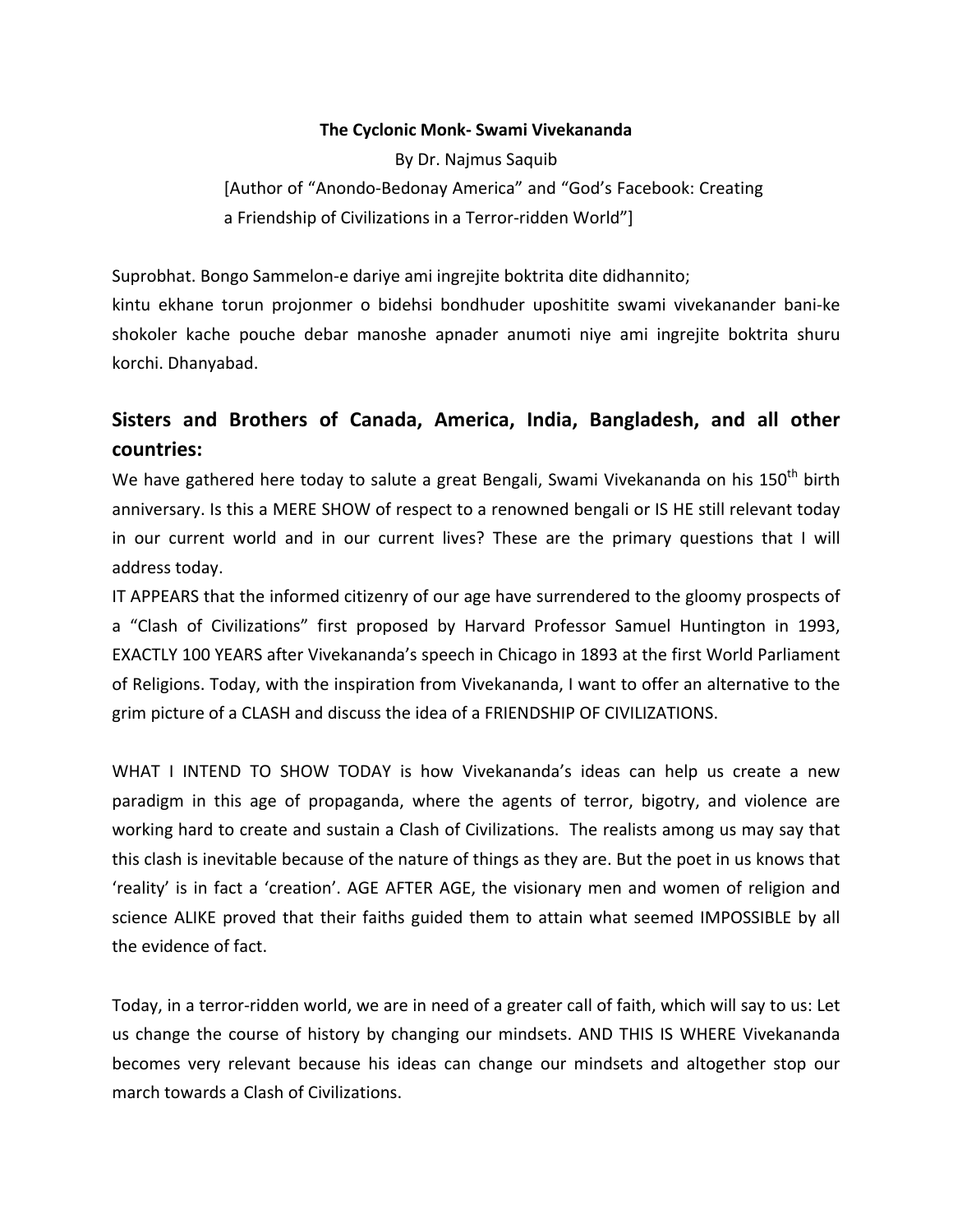Today, I would like to ask you to join me in an exploratory journey into the mind of Vivekananda. In this process I will tell you THREE stories‐ stories that will help us understand the common background of humanity. Let me begin my FIRST story.

T**HOUSANDS OF YEARS AGO**, men and women emerged on the vast, lonely theater of time and space on the planet Earth. They knew not the meaning of their destinies, nor were they able to make sense of the furies of the thunderous storms, the devastating floods, and the angry fire.

THEN CAME A TIME when men and women began to feel the mysterious presence of something sublime that baffled them with the joy of elevated thoughts, as they wondered endlessly about the rising and setting of the sun, GAZED WITH BEWILDERMENT at countless stars in the night sky, and pondered the TOSSING AND TURNING of ocean waves. Soon thereafter, men and women started worshipping GOD because doing so gave meaning to their existence and made living valuable and tolerable.

The worshipping of God remained CONSTANT among humans, wherever they went, although VARIATIONS in geography, climate, and human experiences in different parts of the world gave rise to different methods of worship, which they named "RELIGION." For thousands of years, men and women taught their religions to others and preached messages of selfless love, as well as self‐preserving retribution. At the same time, they fought many wars over the differences among the religions, and KILLED millions of their own species.

Harvard's Professor Huntington predicted that humankind was inevitably progressing towards a *"Clash of Civilizations"* across the cultural and religious divide. Another Harvard Professor and a great Bengali, Nobel prize winner Amartya Sen, opposed this grim world view and brilliantly argued that men and women hold multiple identities and CLASSIFYING INDIVIDUALS according to a single religious identity is an expression of intellectual confusion that IGNORES THE INHERENT DIVERSITY within each civilization.

AMIDST all these theorizations and disputations, God, in his infinite wisdom, chose few wise men and women to preach the need for peace among religions. These wise men and women began local and global meetings among worshippers of God of all religions, and they called these meetings "INTERFAITH DIALOGUES."

The FIRST SUCH international meeting of religions took place in 1893 in Chicago, USA. That's where my SECOND STORY begins.

On September 11, 1893, EXACTLY one hundred and eight years before the September 11, 2001 terrorist attack in New York, a select audience of 7,000 enlightened people gathered in the lecture hall of the Art Institute of Chicago on 111 South Michigan Avenue. In a rain‐swept morning, in the podium of that conference, STOOD a man ‐ 5 feet 9 inches tall and 30 years old, with an orange turban wrapped around his head. He was from Bengal, India. He had an olive complexion and his eyes were large, with prominent, heavy lids. He bowed and said: "Sisters and Brothers of America." Instantly, the magic of his rich and deep voice transformed the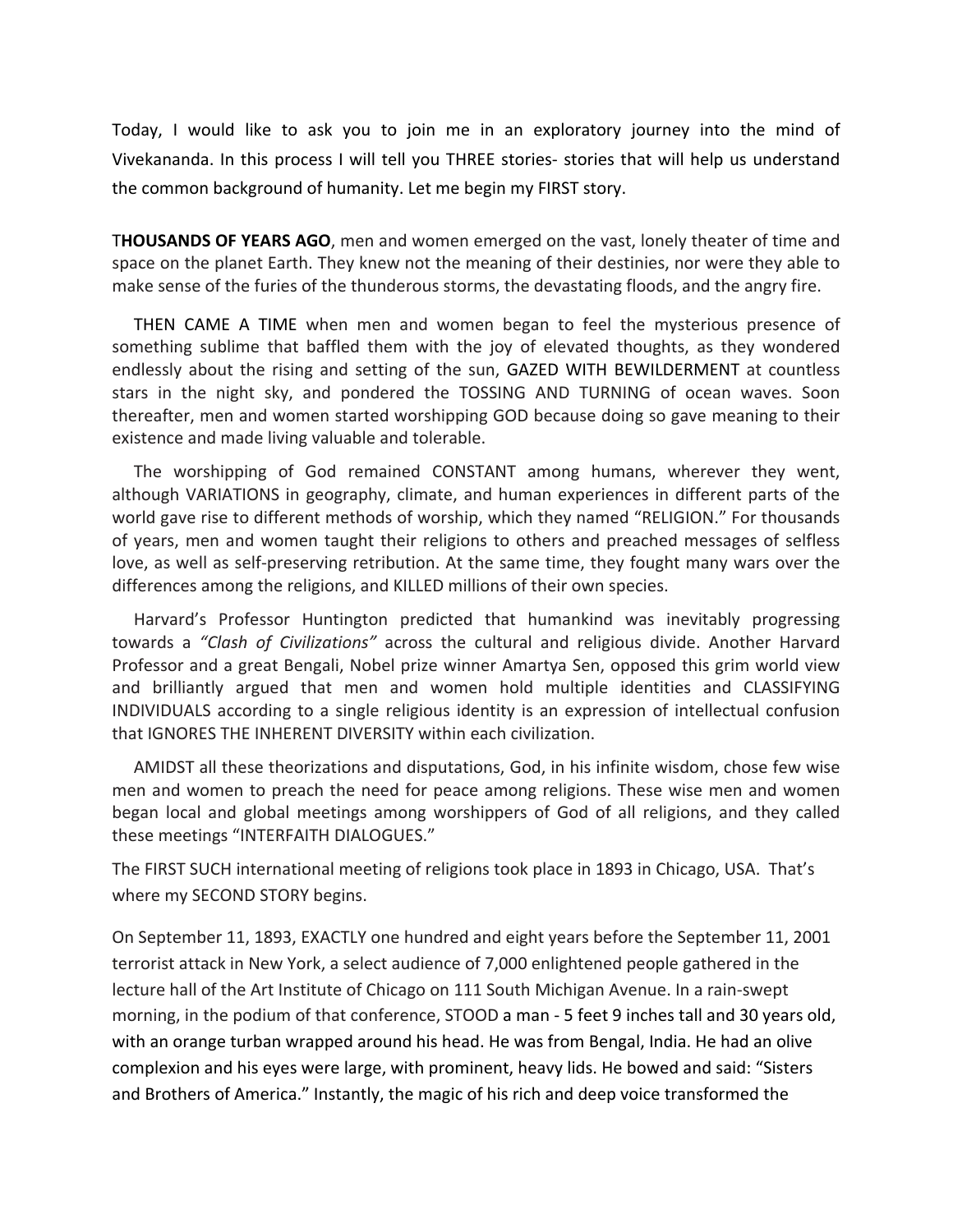audience's mood to an overwhelming feeling of togetherness. The audience responded with a standing ovation that lasted for more than two minutes.

When silence was restored, the young man from India continued his brief lecture, which focused on religious tolerance. He cited two immensely meaningful quotations. The first was a Sanskrit hymn:

> "As the different streams Having their sources in different places All mingle their water in the sea, So O Lord, the different paths which men take, Through different tendencies, Various though they appear Crooked or straight, All lead to Thee."

The second was a verse from the Bhagavad Gita:

"Whosoever comes to Me, through whatsoever form, I reach him;

All men are struggling through paths that in the end lead to Me."

The young man from Bengal was Swami Vivekananda. The US press dubbed him "The Cyclonic Hindu Monk of India" for his oratory. The New York Herald wrote: "Vivekananda is undoubtedly the greatest figure in the Parliament of Religions." Swami Vivekananda lectured at many other places and won the hearts and minds of America more than 100 years ago.

As we all know, Vivekananda died young, at just 39. But, he left a lasting legacy of philanthropy and spiritual philosophy. Before his death, he wrote to a Western follower: "It may be that I shall find it good to get outside my body, to cast it off like a worn out garment. But I shall not cease to work. I shall inspire men everywhere until the whole world shall know that it is one with God."

What a prophetic statement! We all know how wide ranging and lasting is Vivekananda's inspiration.

This is where my THIRDS story begins. A story that is yet to unfold, with the help of people like you and me and the rest of the world with the inspiration from Swami Vivekananda. This is the story of future that we need to build.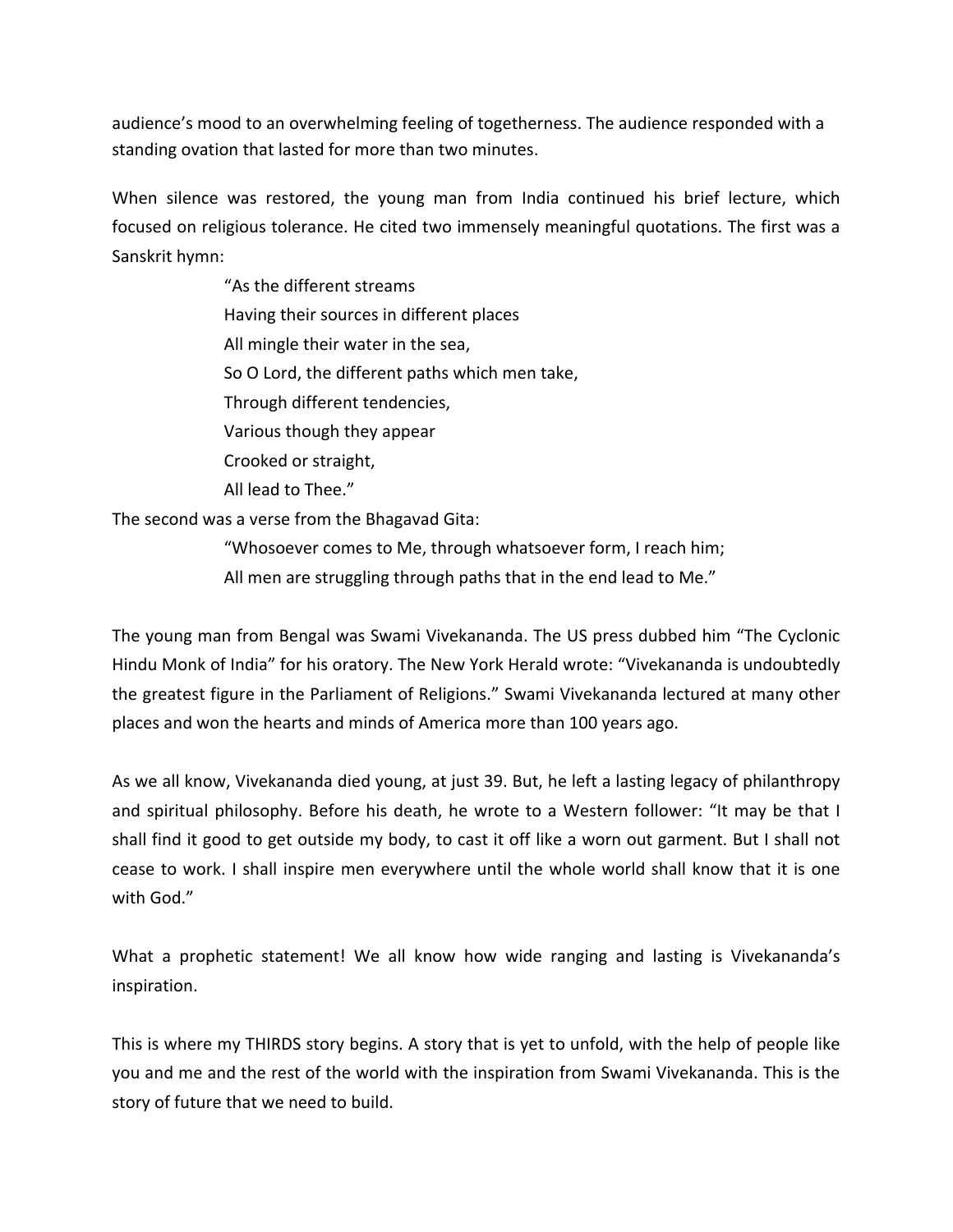Swami Vivekananda drove his pluralist views home with calls for a universal religion, without claiming the superiority OR admitting the inferiority of his own religion. Instead, he proposed a genuine togetherness of all religions. He said: "If anybody dreams of the exclusive survival of his own religion and the destruction of the others, I pity him from the bottom of my heart, and point out to him that upon the banner of every religion will soon be written in spite of resistance: "Help and not fight," "Assimilation and not Destruction," "Harmony and Peace and not Dissension."

Here, in this message from Vivekananda, lies the secret to fight the Clash of Civilizations and create a Friendship of Civilizations as I proposed in my book "God's Facebook: Creating a Friendship of Civilizations."

I proposed a new paradigm for interfaith dialogues inspired by Vivekananda.

I called it the HOUSE OF FRIENDSHIP OF CIVILIZATIONS. It stands on FOUR PILLARS and the pillars are

- 1. GEOGRAPHIC LUCK,
- 2. PERSONAL CHARACTER,
- 3. HONEST COMMUNICATIONS, and
- 4. RELIGIOUS PLURALISM.

This house stands on the foundation of DIGNITY OF DIFFERENCE, and the brace that binds the four pillars is the OVERLAPPING CONSENSUS. The roof of the house is the COMPASSIONATE GOD.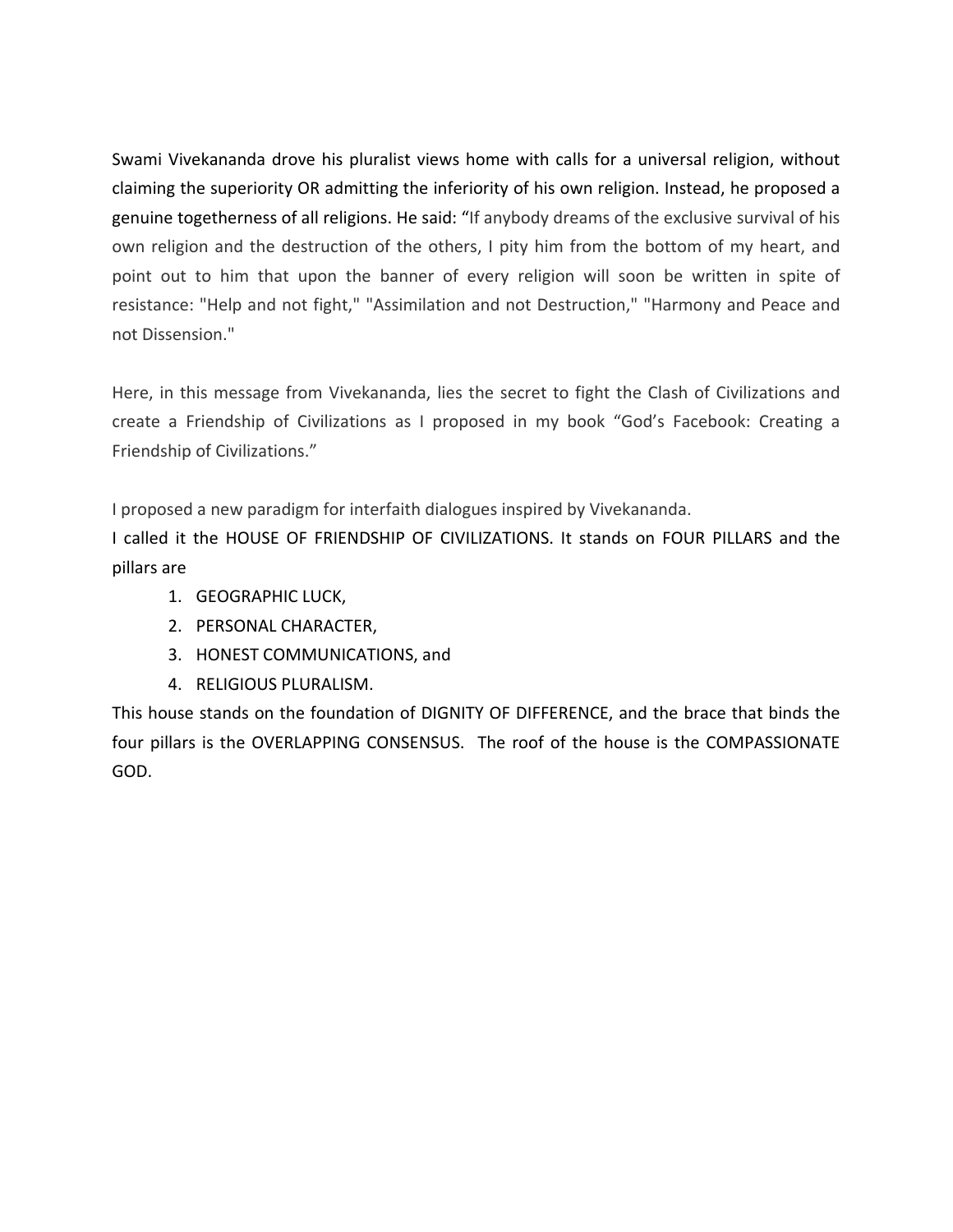

# LET ME FIRST EXPLAIN THE FOUR PILLARS.

# **PILLAR ONE - GEOGRAPHIC LUCK**

The first change in our mindsets is to remind ourselves every day that our God and our religious affiliations are an outcome of geographic luck in more than ninety percent of cases. If we were born in Bangladesh or Pakistan, we would most likely be Muslims; in India, Hindus; in USA or Italy, Christians; in Japan or China, Buddhists, Shintoists, or Confucianists. We should also acknowledge at the same time that this geographic luck is complemented by the accident of birth-the religions of our parents.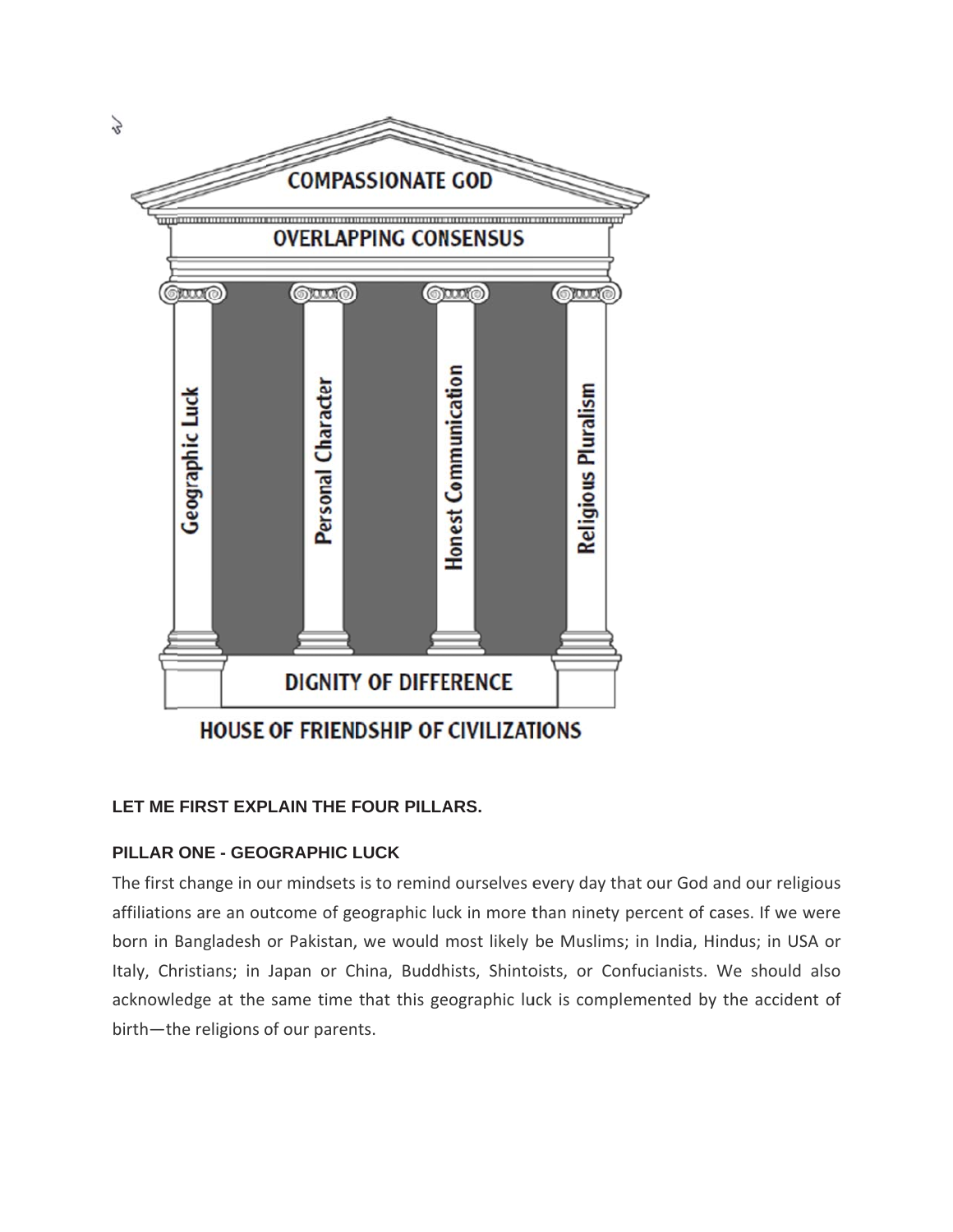In absence of this "geographic luck" mindset, we often tend to compare our religion with the worst of the other religion. This is a mistake that fuels the irrational belief about the superiority of our own religion over the other and causes a lot of trouble. This pillar is consistent with what Vivekananda uttered in his 1893 speech in Chicago.

### **PILLAR TWO - PERSONAL CHARACTER**

The second change that we need to make in our mindsets is to focus on attaining the personal qualities that our religion extols and our God demands from us. It is clear that all religions speak of God's love for human personal virtue—of good deeds, humility, compassion, charity, love, and tolerance. Why should we call ourselves Christians, Muslims, Hindus, Buddhists, or Jews, if we are not following the basic tenets of the religions we are proud of? Is being born a Christian or Muslim enough, or is our "true religion" what we actually practice in our personal lives? It is a truism to say that if we were to achieve only half of the desirable virtues mandated in the religious scriptures, it would take us a lifetime. Even those who do not believe in any God should practice the morality and virtues to which they subscribe. A focus on personal character building, rather than proving who is right and who is not, will move us away from pride and begin our journey to humility.

As Tagore said: Tumay Pujar Chole Tumay Bhulei Thaki Kaj Ki Amar Mondirete Anagonay Patbo Ashon Apon Moner Ekti Konay Sorol Prane Nirbo Hoye Toamy Daki

#### **PILLAR 3 - HONEST COMMUNICATION**

The third change that we need to make in our mindsets is to communicate honestly about our own religions. One of the dangerous tendencies among religious scholars and practitioners alike is to be defensive when objections are raised about a specific element of their religions. In that defensive mode, they often intentionally hide some uncomfortable truths because all religious scriptures contain both benevolent and belligerent views. Therefore, any effort to prove a particular religion as one of all peace or all evil is futile; it only undermines honest communication and provides fodder for attack from other religious camps.

Through an honest communication, we can create an environment of mutual trust and respect.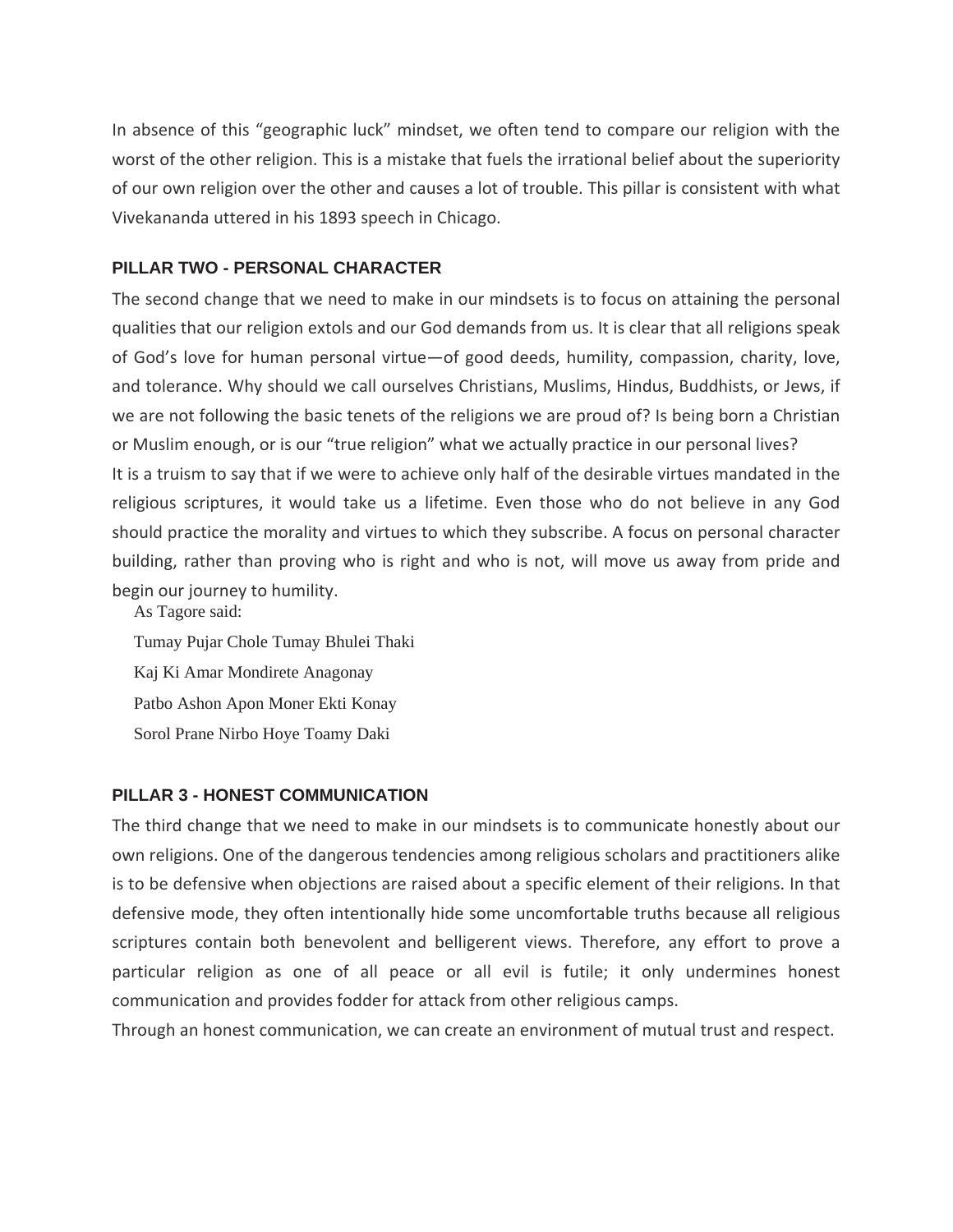#### **PILLAR 4 - RELIGIOUS PLURALISM**

The fourth change that we need to make in our mindsets is to recognize that the biggest barrier to this friendship is the fear of the "unfamiliar," fomented by the propaganda machines of religious supremacists and by the acts of terror of religious fundamentalists. However, it would be naïve to assume that all humans will unite under one God. The plurality of religions is as much a reality as the plurality of nations and cultures. Swami Vivekananda said in 1893 when talking about an universal religion: "The Christian is not to become a Hindu or a Buddhist, nor a Hindu or a Buddhist to become a Christian. But each must assimilate the spirit of the others and yet preserve his individuality and grow according to his own law of growth."

### **THE FOUNDATION - DIGNITY OF DIFFERENCE**

The four changes in our mindsets that are discussed above will also help us build the house of Friendship of Civilizations on a strong foundation of "dignity of difference", a term coined by American Rabbi Jonathan Sachs. In a globalized world with economic and cultural disparity and discontents, it is not enough to search for values common to all faiths; it is necessary to reframe the way we see the differences among all faiths and cultures AND revel in the dignity of diversity and difference among belief systems.

## **THE ROOF - OVERLAPPING CONSENSUS**

These four changes in our mindsets discussed above will facilitate the building of the "overlapping consensus" among different religions. Harvard Professor John Rawls realized that in a society where citizens are deeply divided by conflicting but well-conceived, comprehensive doctrines, the mere tolerance of each other's ideology is not sufficient to create a stable and just society. Instead, the citizens must seek an overall consensus and agree to a set of principles, which can be supported on moral grounds from their respective doctrines. This overlapping consensus approach provides a framework for cooperation in a pluralistic society, without compromising its plural character, one of thing that Vivekananda emphasized in his lecture in 1893.

#### **THE ENDING**

Swami Vivekananda ended his 1893 speech at the World Parliament of Religions with these words: "I fervently hope that the bell that tolled this morning in honor of this convention may be the death-knell of all fanaticism, of all persecutions with the sword or with the pen, and of all uncharitable feelings between persons wending their way to the same goal."